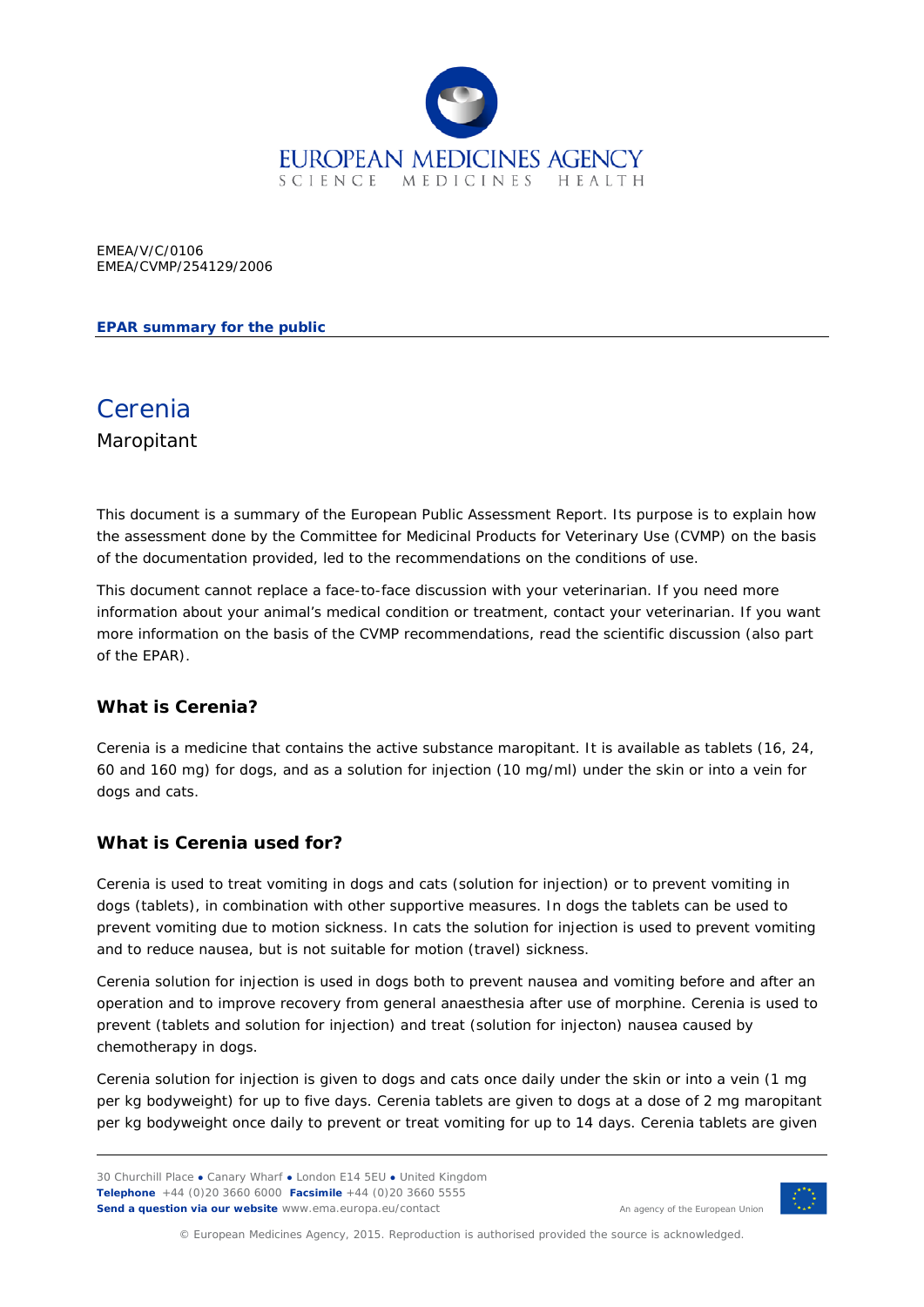to dogs at a dose of 8 mg maropitant per kg bodyweight once daily to prevent vomiting due to motion sickness for a maximum of two consecutive days.

# **How does Cerenia work?**

Cerenia blocks neurokinin-1 (NK1) receptors, which are found on the surface of certain cells in the part of the brain that controls nausea and vomitingand are activated by the attachment of a chemical in the body called 'substance P'. By preventing the attachment of substance P to the receptors, Cerenia prevents them from being activated and so reduces nausea and vomiting.

## **How has Cerenia been studied?**

A large number of studies with Cerenia were carried out either in laboratory dogs and cats or in animal patients at veterinary practices in several European countries and in the USA. Bioequivalence studies were conducted in both dogs and cats to compare giving the injection under the skin with injection into a vein.

Dogs:

For the prevention of vomiting, Cerenia was studied in dogs which received either Cerenia or a placebo (a dummy tablet or injection) before another substance known to trigger vomiting (such as certain cancer medicines) was given to them. For the treatment of vomiting, the effect of Cerenia (or a placebo) was examined in sick dogs that were vomiting for various reasons, for example because of a gastrointestinal infection. Most of these dogs also received additional treatment. Dogs were treated with either 1 mg/kg (injection given under the skin) or 2 mg/kg (tablet) once daily up to five days.

In order to study the effect of Cerenia in motion sickness, dogs prone to vomiting when travelling were taken on car journeys lasting several hours for up to two consecutive days. The animals received either Cerenia tablets at a dose of 8 mg/kg bodyweight or a placebo for up to two consecutive days.

A further study involving dogs looked at the prevention of nausea and vomiting before and after surgery. Dogs received either Cerenia soluton for injection or placebo 45 minutes before the administration of morphine for sedation and pain relief prior to anaesthesia . The measures of effectiveness were evidence of retching, vomiting, intensity of nausea and improvements in the speed of recovery by for example measuring time to sit up and stand.

#### Cats:

For the prevention of vomiting, Cerenia was studied in cats which received either Cerenia or placebo before another substance known to trigger vomiting was given to them. For the treatment of vomiting, the effect of Cerenia compared with placebo was examined in sick cats that were vomiting for various reasons. Cats were treated with 1 mg/kg (injection given under the skin) once daily up to five days.

## **What benefit has Cerenia shown during the studies?**

The bioequivalence studies showed that giving the injection under the skin produced the same levels of maropitant in the body as giving the injection into a vein.

The results of the studies showed that Cerenia was more effective than placebo: less vomiting was seen in dogs and cats that received the medicine than in animals that received placebo, both in the treatment or in the prevention of vomiting. For dogs, the treatment of vomiting should be started with the injection, since vomiting animals might throw the intact tablet up again. For follow-up treatment,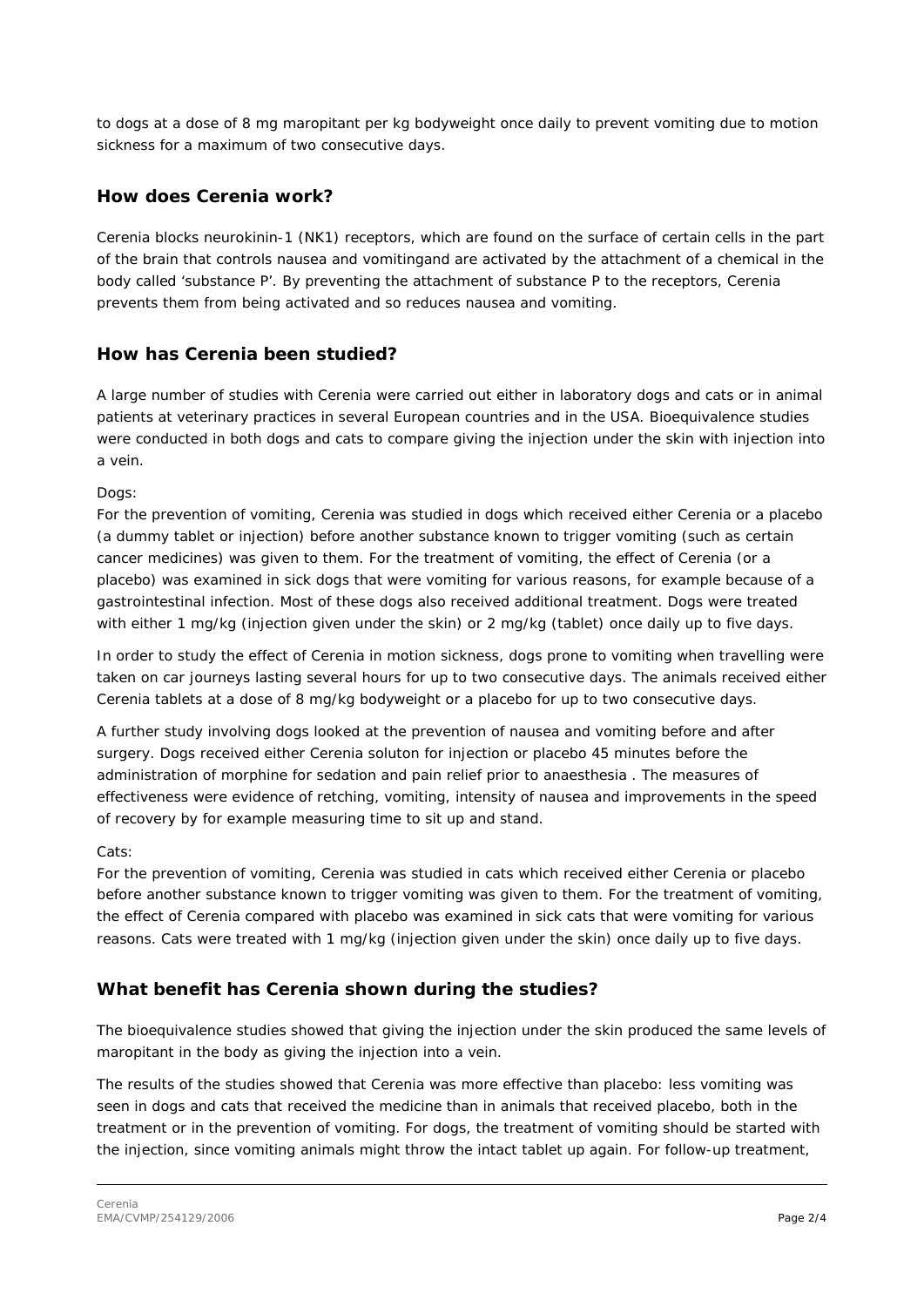the animal owner can administer the tablets to the dog. In cats, treatment of vomiting is with the injection only. Also, the treatment of vomiting should only be together with other supportive measures or other veterinary therapy while addressing the underlying causes of the vomiting.

In the study looking at the effect of Cerenia before and after surgery, Cerenia was effective at preventing vomiting asociated with the use of morphine. Only one out of 16 dogs given Cerenia vomited after receiving morphine, whilst 14 out of 15 dogs given placebo vomited, and in this group, nine of the dogs that vomited did so more than once.

# **What is the risk associated with Cerenia?**

Cerenia was generally well tolerated.

A common side effect of the tablets when used at a high dose of 8 mg/kg in dogs (for motion sickness) was vomiting before the car journey started. Since this was mainly observed in dogs with an empty stomach, it is recommended to feed a light meal or snack a while before the tablets are given. Other reported side effects were decreased activity levels and tiredness.

A very common side effect in cats was evidence of pain from injection under the skin and this may be reduced by injection of the product at refrigerated temperature.

The active substance in Cerenia, maropitant, is broken down in the liver and therefore it is recommended to be used with caution in animals with liver disease. Since maropitant could affect heart activity, Cerenia should be used with caution in animals with certain heart conditions.

Since Cerenia has not been studied in very young dogs or cats, or in pregnant or lactating bitches or queens, use of Cerenia in these animals should be discussed with your veterinarian.

# **What are the precautions for the person who gives the medicine or comes into contact with the animal?**

Handling Cerenia does not represent a particular risk for people.However, maropitant can produce short lived eye irritation and in the case of accidental eye exposure, the eyes should be flushed with plenty of water and medical attention sought. In case of accidental ingestion or self-injection medical advice should be sought immediately and the package leaflet or the label shown to the physician.

As injection under the skin causes pain in cats, the animal will need to be restrained when treated.

## **Why has Cerenia been approved?**

The CVMP concluded that the benefits of Cerenia exceed its risks and recommended that Cerenia be given a marketing authorisation. The benefit-risk balance can be found in the scientific discussion module of this EPAR.